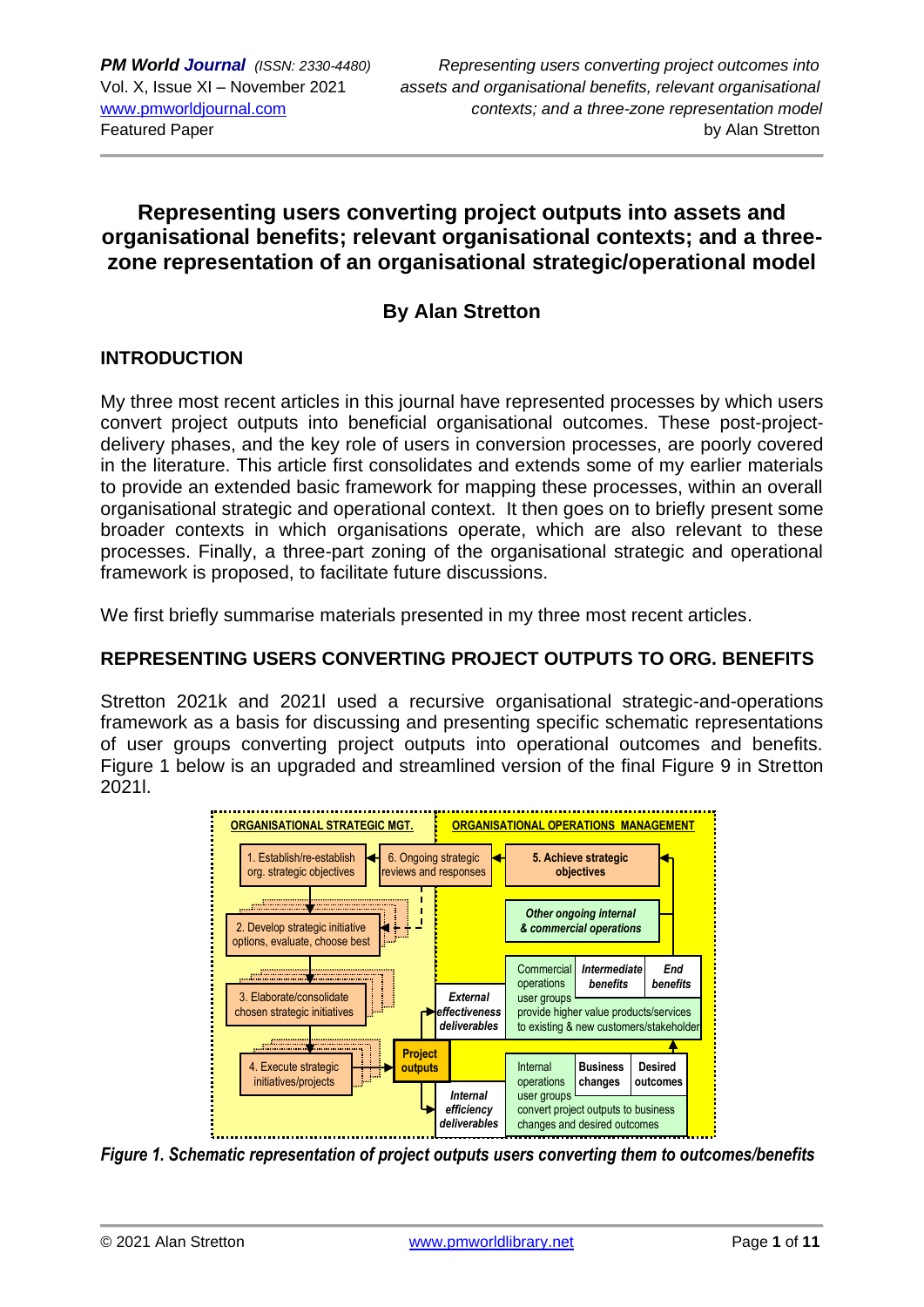This figure shows two types of project outputs – *internal efficiency* and *external effectiveness* deliverables. The latter is a contraction of Figure 13 of Stretton 2021k, which identified two types of *external effectiveness* processes, described simply as *shorter-term* and *longer-term*. We will be expanding on these shortly. But, in the meantime, it is noted that there are no indicators in the above figure about the types of processes involved in users converting project outputs/deliverable to outcomes and benefits. This brings us to the most recent of my articles, Stretton 2021m, on the subject of asset creation, and projects.

## **TYPES OF ASSETS, AND PROJECT OUTPUTS/DELIVERABLES**

Stretton 2021m was concerned with types of assets, and direct relationships between them and project deliverables. I quoted from Giammalvo 2021a, who equated the products of projects directly with assets, in discussing "…the products (= ASSETS) these projects are producing …".

This correspondence of project deliverable and assets is echoed by Driver & Seath 2015, as illustrated in Figure 2.



*Figure 2: The PRUB path from assets creation to benefits – based on Driver & Seath 2015*

Now, at the risk of appearing to be somewhat pedantic, I should add that I do not regard the output (product) of a project as being an asset until its users actually activate it, thereby converting it from a potential asset to an active asset, whose use then contributes to ultimate benefits for the organisation.

The exploration of the nature of assets in Stretton 2021m identified the following types of assets, as summarised in the top section of Figure 3 below.

- *Fixed assets* } Physical
- *Current assets* } assets
- Financial assets
- Intangible assets
- Information assets
- Human assets
- *Internal operational assets*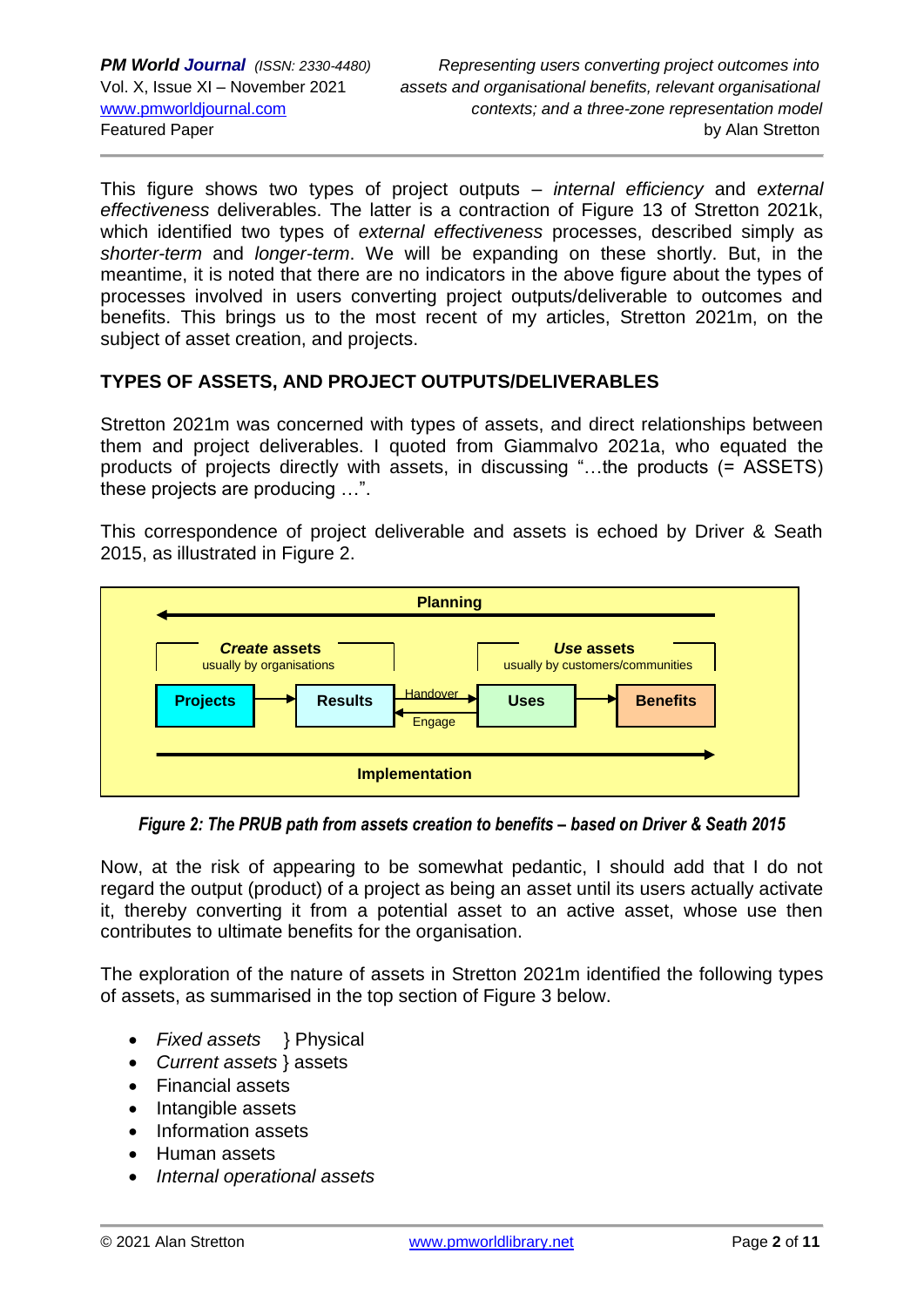The first six types of assets were derived from the Institute of Asset Management's (IAM's) *PAS 55-2:2008, Asset Management, Part 2: Guidelines for the application of PAS 55-1* (which was first drawn to my attention by Paul Giammalvo). Stretton 2021m also discussed and illustrated the many interfaces between most of these types of assets.

Stretton 2021m argued the case for adding *internal operational assets*, which appear to flow rather naturally from the above IAM document, particularly in the context of the internal efficiency initiatives sector of organisational strategic management.

These seven types of assets are illustrated in the upper section of Figure 3 below.



Figure 3: Summarising connections between three broad groupings of organisational strategic *initiatives and their primary contribution to three key types of assets*

The lower section of Figure 3 derives from Stretton 2020e, which was concerned with strategic initiatives, project/program management, and responsibilities for benefits realization.

That article identified three broad types of strategic initiatives. I described the first of these as *internal efficiency strategic initiatives/projects*. The other two came under the broad heading of *external effectiveness strategic initiatives/projects*, and were described as *shorter-term (production-related)* and *longer-term (asset related).*

It can be seen that these descriptors closely parallel some earlier descriptors, as now further discussed.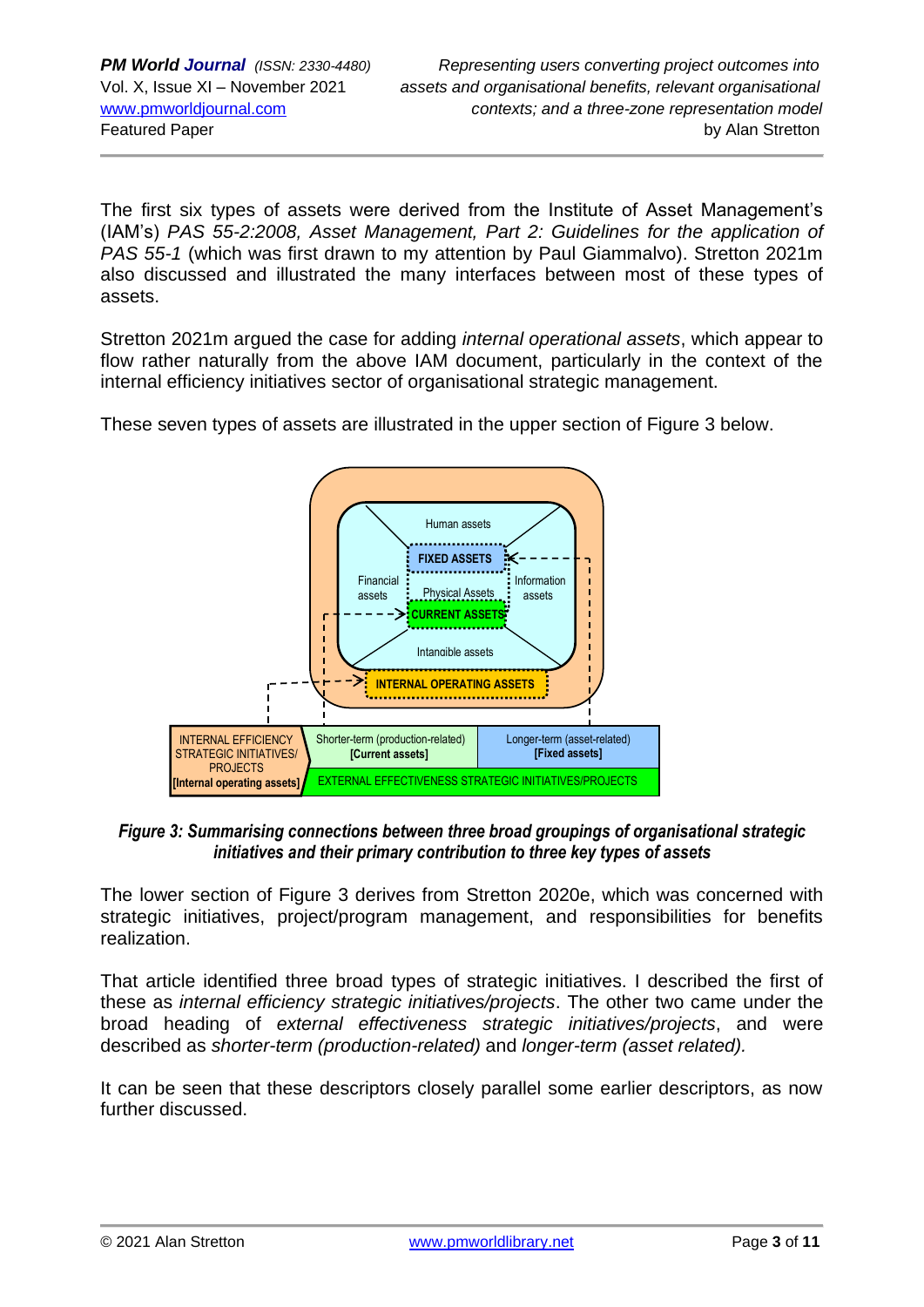### **ADDING ASSET CREATION TO THE PROJECT OUTPUTS-TO-BENEFITS MODEL**

#### **Some parallel descriptors**

In light of the analysis in Stretton 2021m, the above types of strategic initiatives can now be described by their corresponding type of asset, as shown in the table below. We can also link them directly with their corresponding user groups in Figure 1 above, as follows.

| Broad types of org. strategic initiatives (Fig. 3)                                | Corresponding asset type (Fig. 3) | Corresponding user groups (Fig. 1) |
|-----------------------------------------------------------------------------------|-----------------------------------|------------------------------------|
| INTERNAL EFFICIENCY STRATEGIC INITIATIVES                                         | INTERNAL OPERATING ASSETS         | Internal operations user groups    |
| EXTERNAL EFFECTIVENESS STRATEGIC INITIATIVES<br>Shorter-term (production-related) | <b>CURRENT ASSETS</b>             | Commercial operations user groups  |
| Longer-term (asset related)                                                       | <b>FIXED ASSETS</b>               | Commercial operations user groups  |

This then enables us to add the representation of the types of assets in Figure 3 to the schematic representation of project output users converting them to outcomes/benefits in Figure 1, as shown in Figure 4 below.

### **Adding the types of assets representation in Figure 3 to the representation of users of project outputs converting them to outcomes/benefits in Figure 1**

Figure 4 adds the types of assets representation in Figure 3 to the representation of users of project outputs converting them to outcomes/benefits in Figure 1.



*Figure 4. Adding the types of assets representation in Figure 3 to the schematic representation of project outputs users converting them to outcomes/benefits in Figure 1*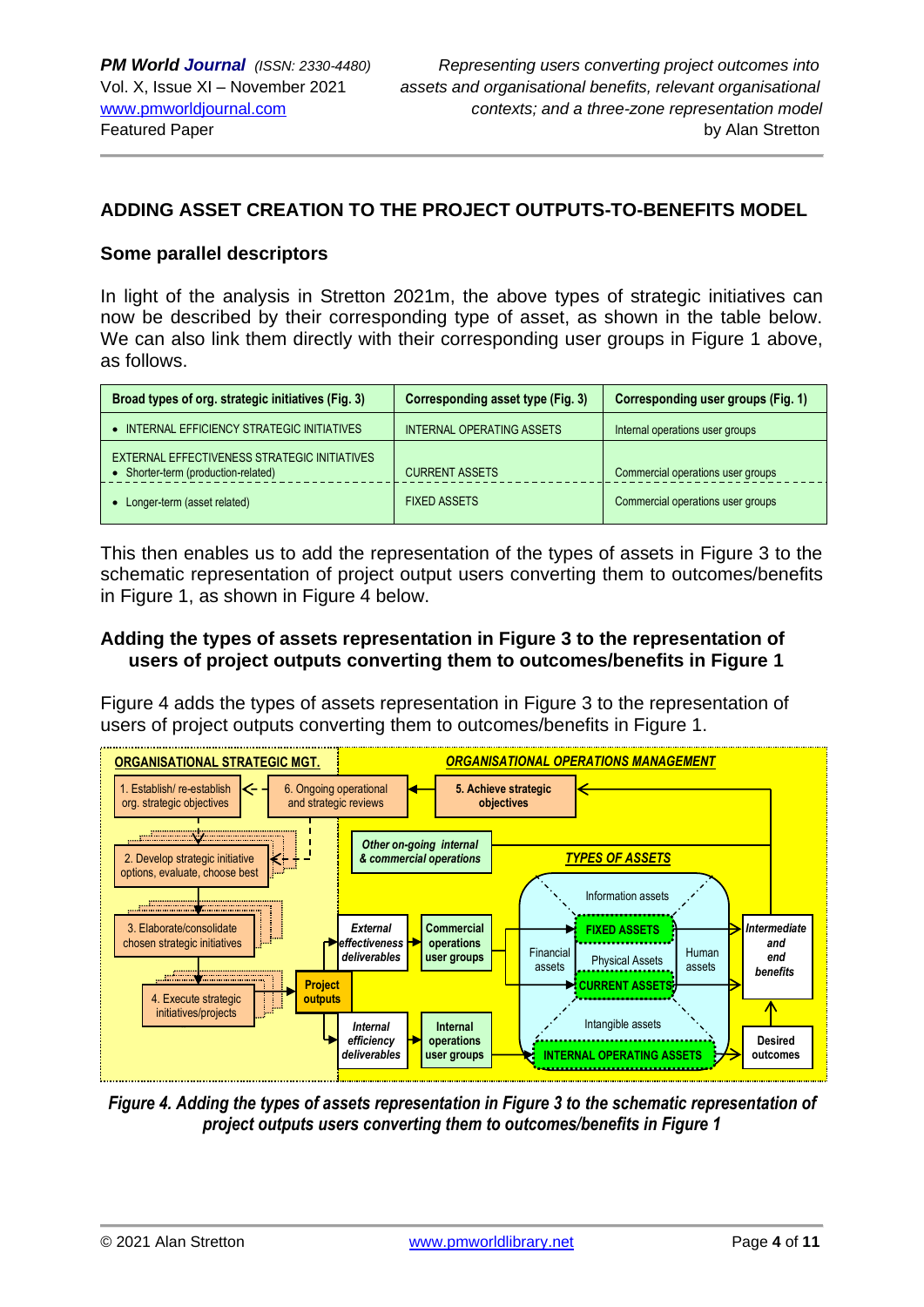This figure introduces more specific roles for the two sets of user groups, by relating them directly with the types of assets that are to be consolidated and used to help achieve the organisation's strategic objectives.

## **Compacting the combined Figure 4**

The representation in Figure 4 is rather 'busy' in the above extended form. In order to facilitate future discussions, I have trimmed down many of the details to produce the more compact version shown in Figure 5.



*Figure 5. Compacted representation of organisational user groups converting project outputs into key types of assets, and thence into organisational benefits*

## **The importance of representing post-delivery processes in organisational context**

In most cases, project outputs on their own do not provide value and benefits. The outputs have to be used by someone – whom I have labelled "users" – users to convert them into fully working assets, and users to then obtain beneficial outcomes from the effective utilisation of these assets.

It is quite rare for the roles of users in this context to be discussed in the project management literature. All too often it is inferred that project management has greater responsibilities in this zone than is actually the case.

It is only on rare occasions that the delivering project manager is also the user. It is sometimes the case that project management has a role in helping users convert the project deliverables to functioning assets. In these circumstances there is clearly a good case for mapping and agreeing each party's contribution to such conversion processes.

However, in the majority of cases it appears that project outputs are simply delivered to the users, with no further participation by project management. None-the-less, knowledge of how the project outputs are to be converted to assets and benefits could certainly help develop the project appropriately in its earlier development phases.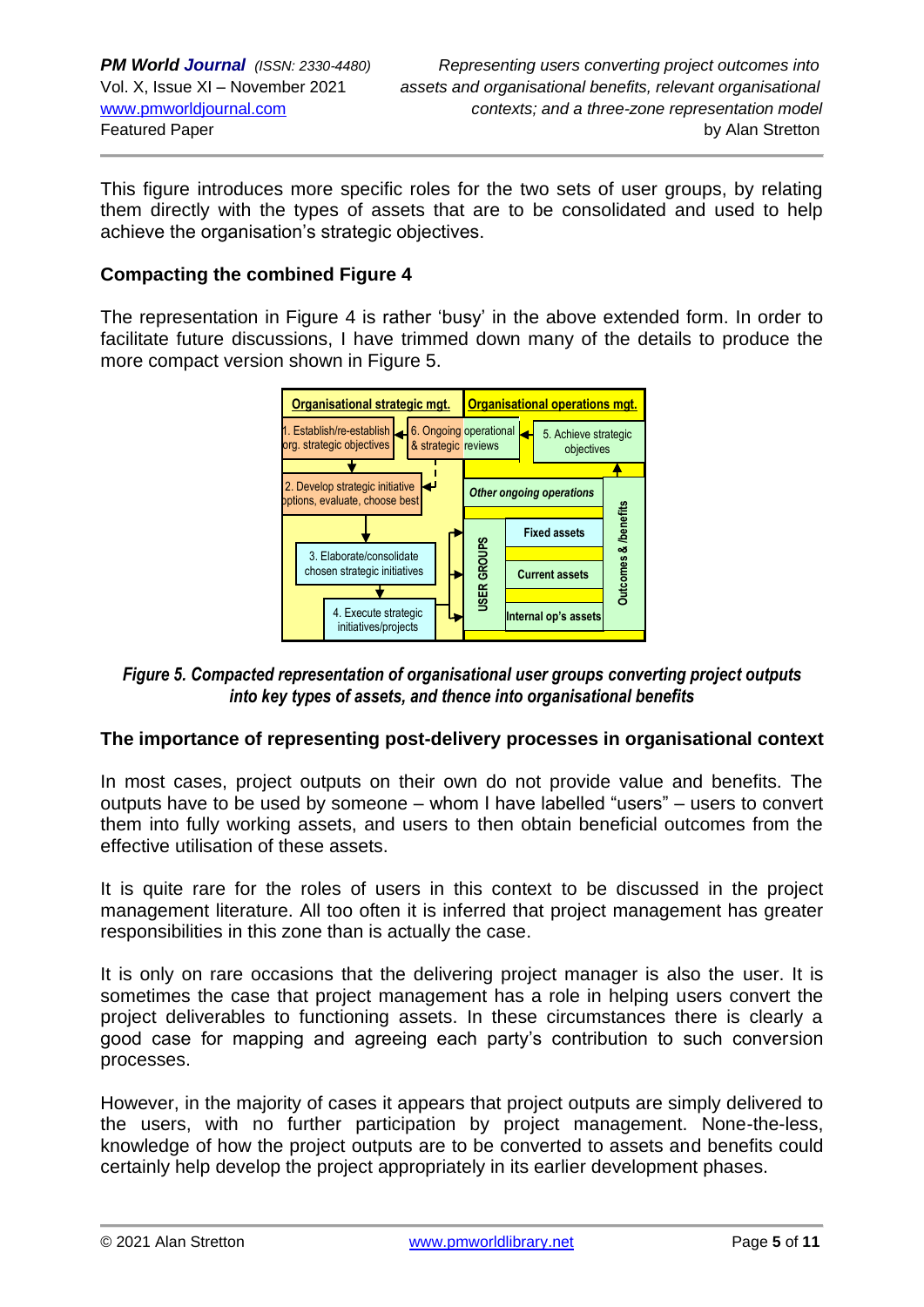## **ORGANISATIONAL STRATEGIES AND OPERATIONS IN BROADER CONTEXTS**

Just as projects are not ends in themselves, the organisations within which they are undertaken, and to whose objectives they contribute, do not operate in a vacuum. They are part of broader contexts in which they exist, and to which they contribute.

#### **Context of types of organisation**

The types of organisations that contribute to broader contexts would appear to be practically endless. The most compact yet wide-ranging listing of types of organisations that I know of comes from a book on exploring corporate strategy by Johnson & Scholes (1999), who discuss strategic management in the following different contexts.

- The small business context
- The multi-national corporation
- Manufacturing and service organisations
- The innovative organisation
- The public sector
- Privatised utilities
- The voluntary and not-for-profit sectors
- Professional service organisations

In addition to this listing, each type of organisation has its own customers in even greater varieties of operational sectors.

#### **Context of operational sectors**

There is not a great deal of material in the project management literature that links organisational operations with their customer bases in broader operational contexts. In the following figure, I have illustrated typical operational sectors in which various types of organisations provide goods and/or services (derived from a revision I recently made to some earlier operational sector classifications – as yet unpublished).



*Figure 6: Adding operational sector contexts to the organisational strategic/ operational framework*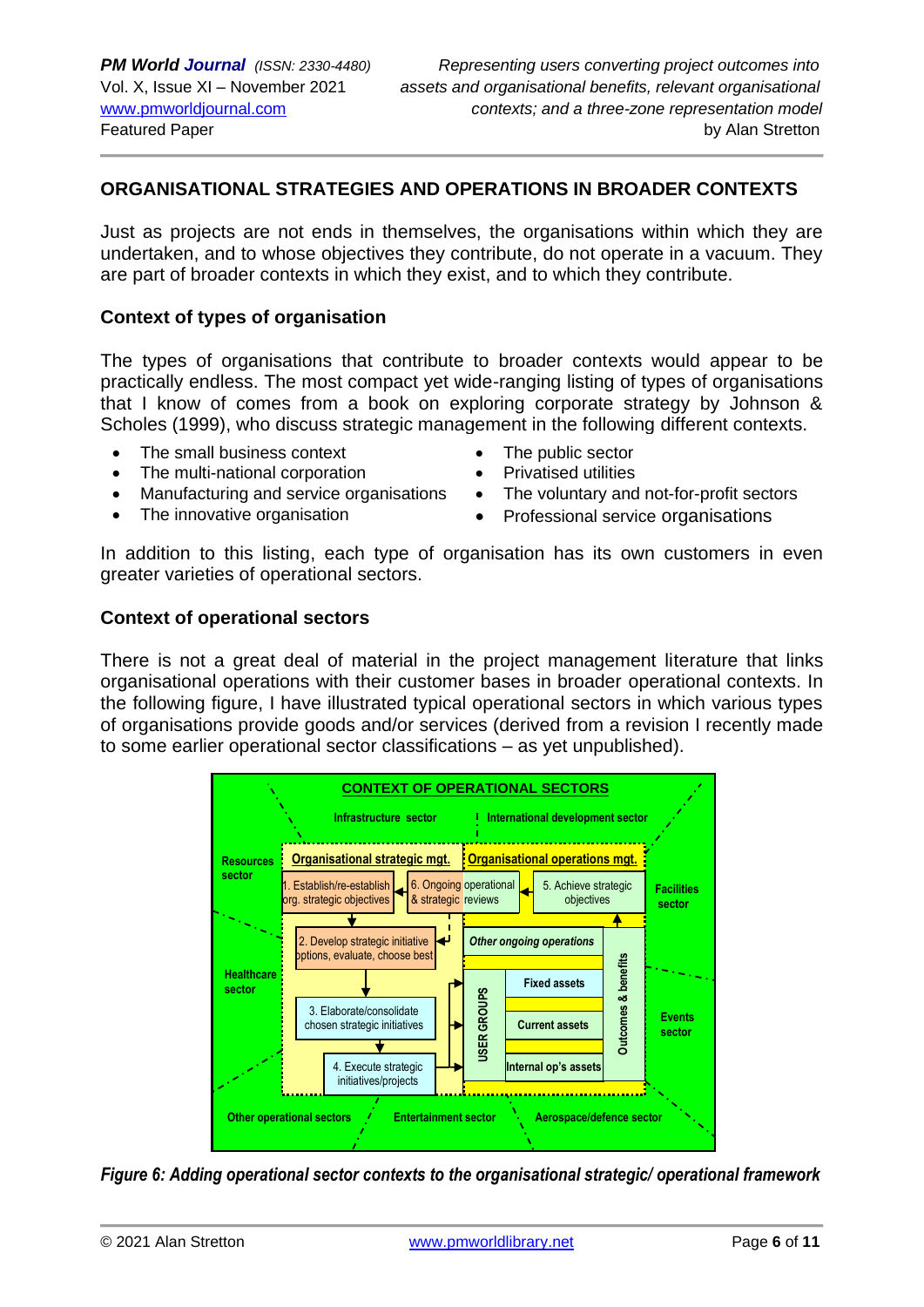This representation of operational contexts also represents types of customer bases which organisations aim to service.

### **Context of external strategic drivers**

Stretton 2021a identified and discussed a range of both internal and external strategic drivers which are also very relevant to an organisation's strategic and operational contexts. The following external strategic drivers were identified and discussed.

- Technological drivers
- Economic drivers
- Social/health drivers
- Political drivers
- Environmental drivers
- Regulatory & legal drivers
- Industry & market drivers
- Other external drivers

#### **A combined representation of the above contexts of organisations**

Figure 7 adds types of organisation and external strategic drivers contexts to Figure 6.



*Figure 7: Adding organisational types and external strategic drivers to Figure 6*

Entertainment Events Disasters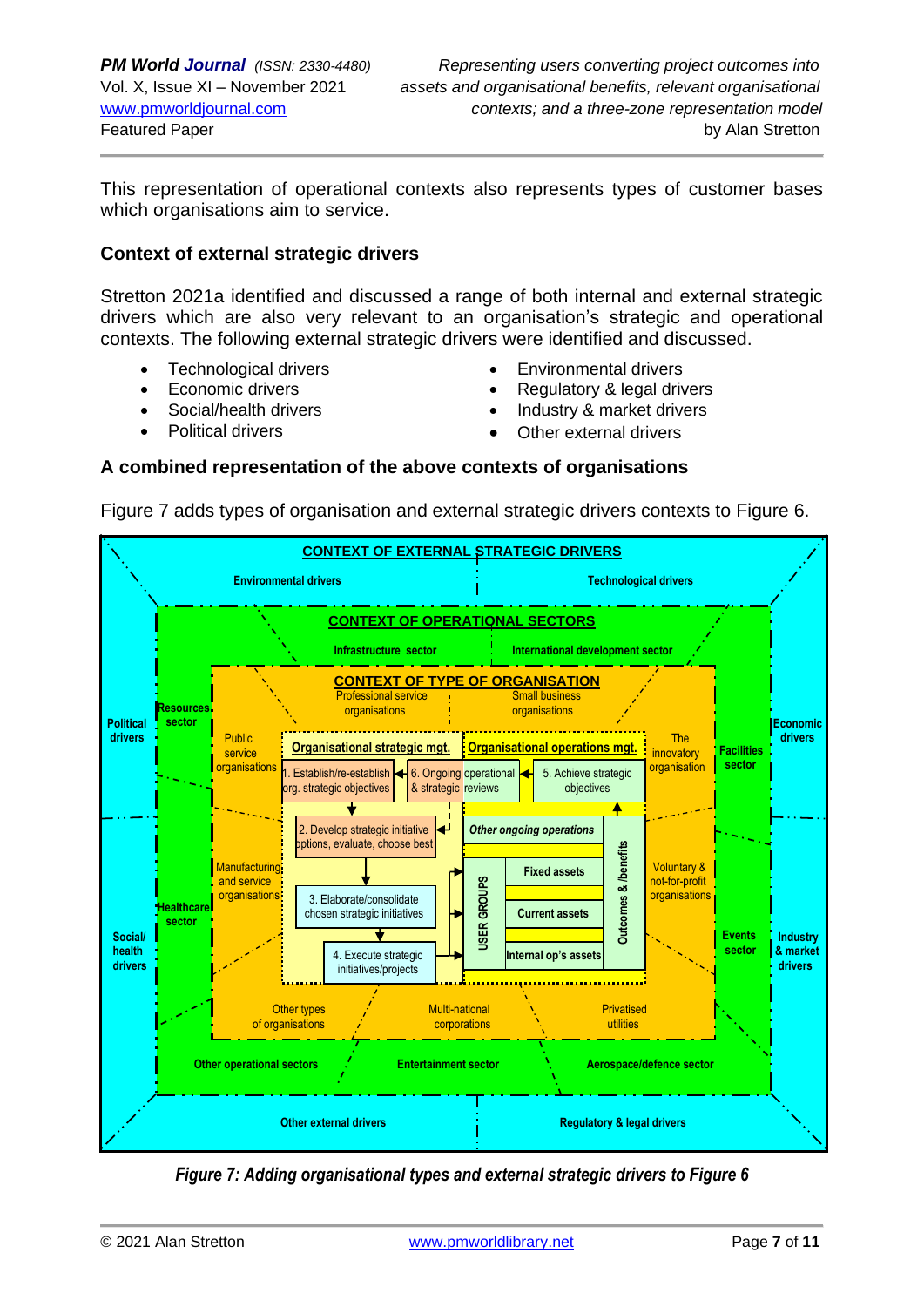The above background of various contexts which influence what organisations actually do in practice brings us back to some very basic questions which relate directly to beginning of organisational strategic and operational management. How are decisions made in the first place about what type of organisation we want to be, and what types of products and/or services we want to provide, and to what range of customers?

In other words, what are our strategic objectives, and what actions do we propose to undertake to facilitate their achievement?

This leads to a thought about distinguishing between different project-related zones in the overall organisational strategic and operational management framework, as follows.

## **DISTINGUISHING THREE PROJECT-RELATED ZONES IN THE ORGANISATIONAL STRATEGIC AND OPERATIONAL CONTEXT**

This article, together with my three immediately preceding articles in this journal, have been concerned with what could be described as the *post-project zone* of organisational strategic and operational management. The last questions raised in the previous section could be described as belonging to a *pre-project zone.* And then we have the *project zone*, which is the one that most of the project management literature focuses on.

I have represented these three project-related zones in the context of the organisational strategic and operational management model in Figure 5, as shown in Figure 8.



*Figure 8. Ascribing project-related zones to the recursive organisational management model*

This seems to me to be rather a useful way to represent these three broad zones, as it helps show where projects stand in the broader context of their contribution to achieving organisational strategic objectives.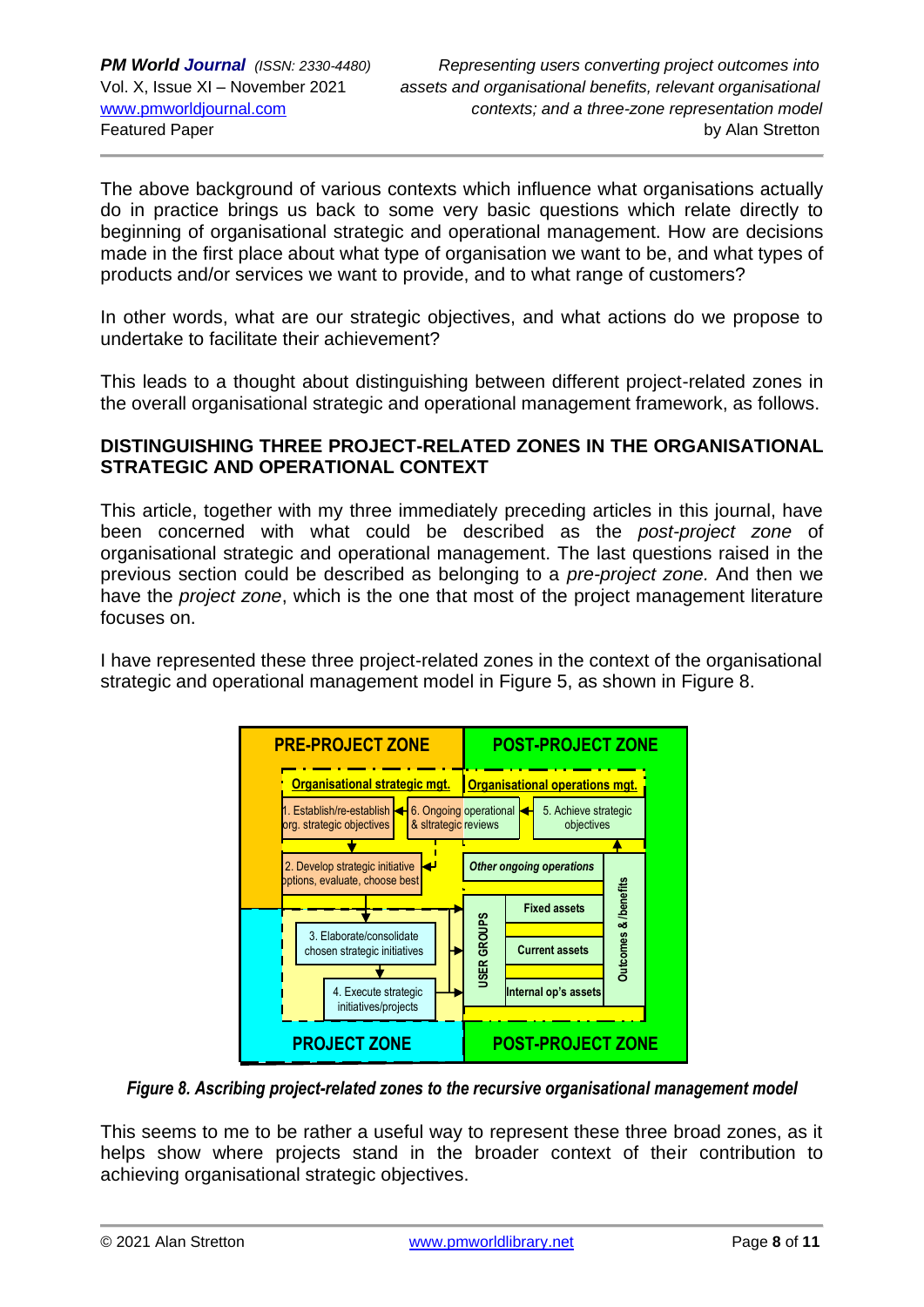Whilst projects are important, they are only part of the broader range of activities involved in organisational actions to achieve its strategic objectives, as indicated above.

This representation also appears to be an appropriated reference point for further discussion of the respective zones, which I am proposing to undertake in upcoming articles. The following are some brief notes on these three zones.

#### **The pre-project zone**

In many earlier articles in this journal I have discussed a variety of aspects of the *preproject zone* of organisational management. Several different types of project-related initiatives have been involved in practice, but these get little active recognition in the mainstream project management literature.

I thought that it could be worthwhile to revisit some of the many articles I have previously written about these initiatives, and try to consolidate these materials – which I hope to undertake in future articles in this journal.

### **The project zone**

Some aspects of the project zone, particularly the execution/ delivery phase, are already exhaustively covered in the project management literature, albeit in a variety of forms of "standards" and similar guidelines. The execution/delivery phase still dominates in many ways – indeed, many people both within and external to the project management community regard this as being what project management is about. Others see project management as including the development phase of the project. These two different perceptions of the scope of project management have been with us for well over half a century – yet they still persist, and still cause misunderstanding and confusion from time to time. I hope to return to this topic in a future article.

#### **The post-project zone**

As already noted, this has been the main subject of this, and three of my immediately preceding, articles in this journal. Hopefully, I may get some feedback which could prompt an addition to this article.

#### **SUMMARY/DISCUSSION**

The first section of this article was concerned with representing organisational users converting project outputs into key types of assets, and thence into organisational benefits. Essentially it combined materials in my three immediately preceding articles into a broader illustration of the work involved by users of project outputs in converting the latter into functioning assets, which in turn are used to help achieve the organisation's strategic objectives.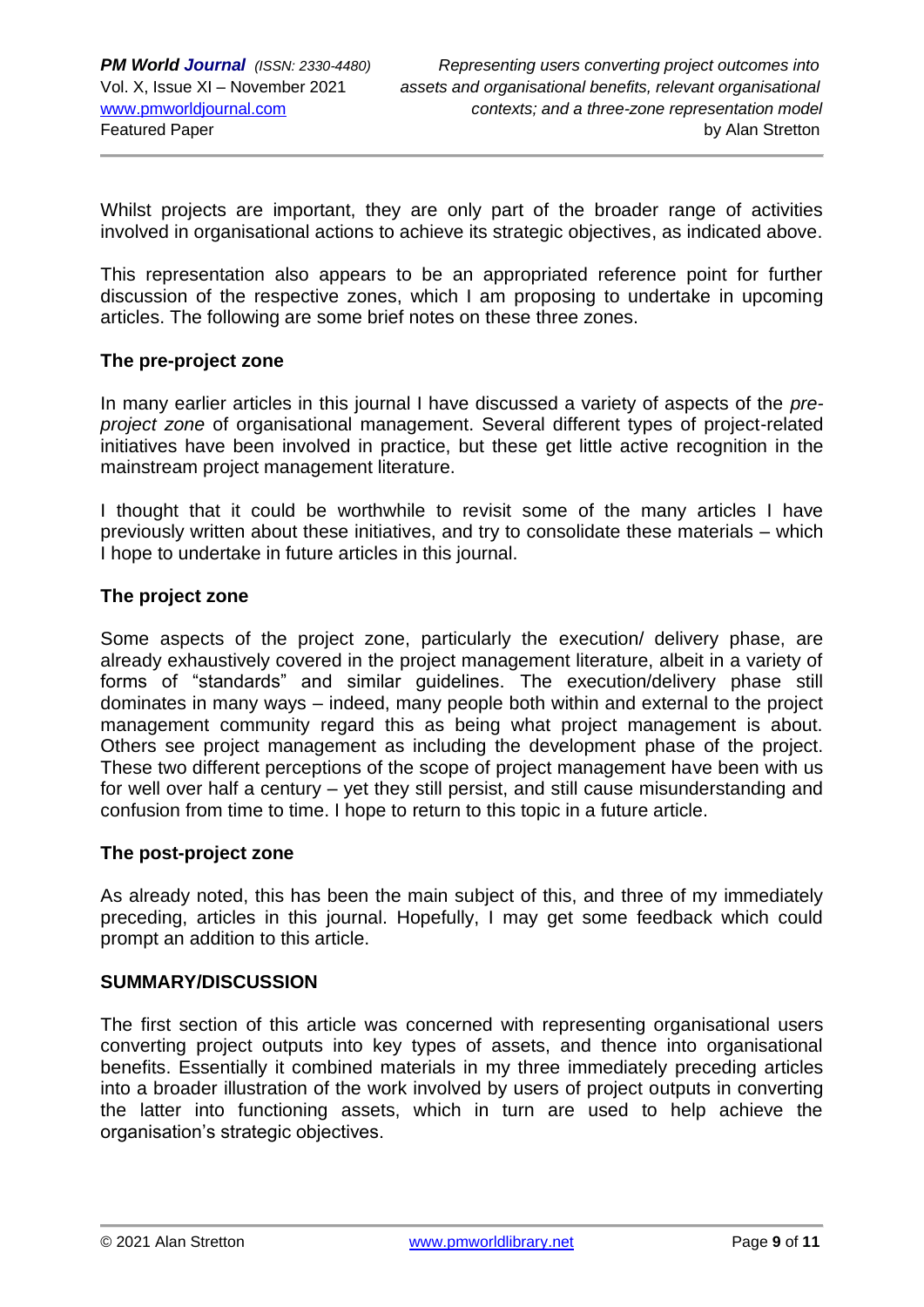The second section was concerned with representing organisations in broader contexts, to indicate various types of contextual issues that can influence their strategic decisions.

The final section of this article distinguished three distinctive zones in the organisational strategic and operational management model, which were described as the *pre-project zone*, the *project zone*, and the *post-project zone.* Representing these three zones in the model appeared to me to be a useful reminder of where projects stand in relation to their contribution to overall organisational strategic objectives – and also as a reference vehicle for anticipated future articles about these zones.

## **REFERENCES**

DRIVER, Phil & Ian SEATH (2015). There are no shortcuts from projects to benefits. *PM World Journal,* Vol IV, Issue 1, January. [https://pmworldlibrary.net/wp](https://pmworldlibrary.net/wp-content/uploads/2015/01/pmwj30-Jan2015-Driver-Seath-no-shortcuts-from-projects-to-benefits-Advances-Series-Article1.pdf)[content/uploads/2015/01/pmwj30-Jan2015-Driver-Seath-no-shortcuts-from-projects-to-benefits-](https://pmworldlibrary.net/wp-content/uploads/2015/01/pmwj30-Jan2015-Driver-Seath-no-shortcuts-from-projects-to-benefits-Advances-Series-Article1.pdf)[Advances-Series-Article1.pdf](https://pmworldlibrary.net/wp-content/uploads/2015/01/pmwj30-Jan2015-Driver-Seath-no-shortcuts-from-projects-to-benefits-Advances-Series-Article1.pdf)

GIAMMALVO, Paul D. (2021a). Should we CHALLENGE or RECALL ISO 21502:2020?. *PM World Journal,* Vol. X, Issue II, February. [https://pmworldlibrary.net/wp](https://pmworldlibrary.net/wp-content/uploads/2021/02/pmwj102-Feb2021-Giammalvo-should-we-challenge-or-cancel-iso-21500-2020.pdf)[content/uploads/2021/02/pmwj102-Feb2021-Giammalvo-should-we-challenge-or-cancel-iso-](https://pmworldlibrary.net/wp-content/uploads/2021/02/pmwj102-Feb2021-Giammalvo-should-we-challenge-or-cancel-iso-21500-2020.pdf)[21500-2020.pdf](https://pmworldlibrary.net/wp-content/uploads/2021/02/pmwj102-Feb2021-Giammalvo-should-we-challenge-or-cancel-iso-21500-2020.pdf)

IAM (2008b). PAS (Publicly Available Specification) 55-2. Asset management. Part 2: Guidelines for the application of PAS 55-1.. The Institute of Asset Management (IAM) & British Standards Institution (BSI)

JOHNSON, Gerry & Kevan SCHOLES (1999). *Exploring Corporate Strategy, 5th Ed.* Europe, Prentice-Hall.

STRETTON, Alan (2021m). Assets and projects: Types of assets, and project deliverables as assets, in an organisational context. *PM World Journal*, Vol X, Issue X, October. [https://pmworldlibrary.net/wp-content/uploads/2021/09/pmwj110-Oct2021-Stretton-assets-and](https://pmworldlibrary.net/wp-content/uploads/2021/09/pmwj110-Oct2021-Stretton-assets-and-project-deliverables-in-organisational-context.pdf)[project-deliverables-in-organisational-context.pdf](https://pmworldlibrary.net/wp-content/uploads/2021/09/pmwj110-Oct2021-Stretton-assets-and-project-deliverables-in-organisational-context.pdf)

STRETTON, Alan (2021l). Representative examples of operational users converting projectrelated outputs to outcomes and benefits within an organisational strategic-and-operations framework. *PM World Journal*, Vol X, Issue IX, September. [https://pmworldlibrary.net/wp](https://pmworldlibrary.net/wp-content/uploads/2021/09/pmwj109-Sep2021-Stretton-Representative-examples-of-users-converting-outputs-to-outcomes-and-benefits.pdf)[content/uploads/2021/09/pmwj109-Sep2021-Stretton-Representative-examples-of-users](https://pmworldlibrary.net/wp-content/uploads/2021/09/pmwj109-Sep2021-Stretton-Representative-examples-of-users-converting-outputs-to-outcomes-and-benefits.pdf)[converting-outputs-to-outcomes-and-benefits.pdf](https://pmworldlibrary.net/wp-content/uploads/2021/09/pmwj109-Sep2021-Stretton-Representative-examples-of-users-converting-outputs-to-outcomes-and-benefits.pdf)

STRETTON, Alan (2021k). An organisational strategic-and-operational framework with provision for operations users to convert three key types of project outputs into operational outcomes/ benefits. *PM World Journal*, Vol X, Issue VIII, August. [https://pmworldlibrary.net/wp](https://pmworldlibrary.net/wp-content/uploads/2021/08/pmwj108-Aug2021-Stretton-organizational-strategic-and-operational-framework-with-provision-for-operations-users2.pdf)[content/uploads/2021/08/pmwj108-Aug2021-Stretton-organizational-strategic-and-operational](https://pmworldlibrary.net/wp-content/uploads/2021/08/pmwj108-Aug2021-Stretton-organizational-strategic-and-operational-framework-with-provision-for-operations-users2.pdf)[framework-with-provision-for-operations-users2.pdf](https://pmworldlibrary.net/wp-content/uploads/2021/08/pmwj108-Aug2021-Stretton-organizational-strategic-and-operational-framework-with-provision-for-operations-users2.pdf)

STRETTON, Alan (2021a). *Revisiting organisational strategic management (3):* Deliberate and emergent strategies, and a classification of strategic drivers. *PM World Journal*, Vol X, Issue I,